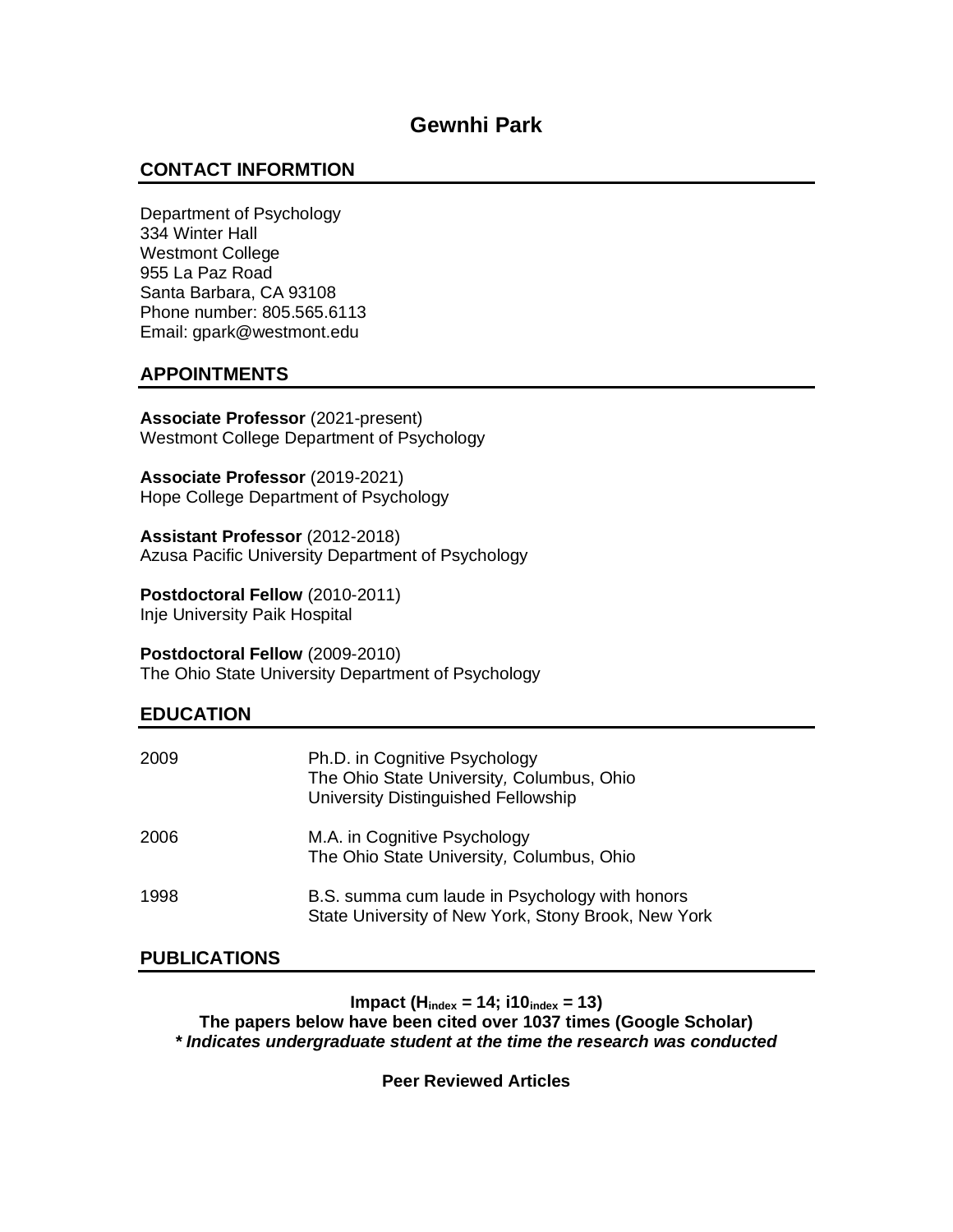**Park, G**., Inman, M. L., *\**Boyle, E., Kim, N., *\**Thompson, A., Williams, D. P., & Thayer, J. F. [\(2022\)](https://www.researchgate.net/publication/359355326_Heart%27s_eyes_to_see_color_Cardiac_vagal_tone_modulates_the_impact_of_ethnicity_on_selected_attention_under_high_load). Heart's eyes to see color: Cardiac vagal tone modulates the impact of ethnicity on selected attention under high load. *International Journal of Psychophysiology*, *176*, 27-35.

**Park, G**., Kim, H., Mermillod, M., & Thayer, J. F. [\(2021\)](https://link.springer.com/article/10.3758/s13415-021-00954-1). The Modulation of Cardiac Vagal Tone on Attentional Orienting of Fair-Related Faces: Low HRV is Associated with Faster Attentional Engagement to Fair-Relevant Stimuli. *Cognitive, Affective, Behavioral Neuroscience.*

**Park, G**., vanOyen-Witvliet, C., Barraza, J. A., Marsh, B. U. [\(2021\)](https://www.ncbi.nlm.nih.gov/pmc/articles/PMC8093863/). The Benefit of Gratitude: Trait Gratitude is Associated with Effective Economic Decision-Making in the Ultimatum Game. *Frontier in Psychology, 12.*

Trammel, R. C., **Park, G**., & *\**Karlsson, I. [\(2020\)](https://www.tandfonline.com/doi/abs/10.1080/15426432.2020.1818358). Religiously oriented mindfulness for social workers: effects on mindfulness, heart rate variability, and personal burnout. *Journal of Religion & Spirituality in Social Work: Social Thought*, 1-20.

**Park, G**., Marsh, B. U., & Johnson, E. J. N. [\(2019\)](https://www.frontiersin.org/articles/10.3389/fpsyg.2019.00760/full). Enhanced Memory for Fair-Related Faces and the Role of Trait Anxiety. *Frontiers in psychology*, *10*, 760.

**Park, G**., Kappes, A., Rho, Y., & Van Bavel, J. J. [\(2016\)](https://academic.oup.com/scan/article/11/10/1588/2413939/At-the-heart-of-morality-lies-neuro-visceral). At the Heart of Morality Lies Neuro-Visceral Integration: Lower Cardiac Vagal Tone Predicts Utilitarian Moral Judgment. *Social Cognitive and Affective Neuroscience.* 11, 1588-1596.

**Park, G**., Van Bavel, J. J., Hill, L. K., Williams, D. P., & Thayer, J. F. [\(2016\)](http://journals.plos.org/plosone/article?id=10.1371/journal.pone.0161426). Social groups prioritize selective attention to faces: How social identity shapes distractor interference. *PLoS ONE, 11*, e0161426

**Park, G**., Vasey, M. W. *\**Kim, G., Hu, D. D., & Thayer, J. F. [\(2016\)](https://www.frontiersin.org/articles/10.3389/fpsyg.2016.01164/full). Trait anxiety is associated with negative interpretations when resolving valence ambiguity of surprised faces. *Frontier in Psychology. 7*, 1164.

Shim, M., Kim, D-W., Yoon, S., **Park, G**., Im, C-H., Lee, S-H. [\(2016\)](http://www.sciencedirect.com/science/article/pii/S0165032715312507). Influence of spatial frequency and emotion expression on face processing in patients with panic disorder. *Journal of Affective Disorder. 197*, 159-166.

Lee, J. S., **Park, G**., Song, M. J. Choi, K-H., Lee, S-H. [\(2015\)](https://www.ncbi.nlm.nih.gov/pmc/articles/PMC4694689/). Early visual processing for low spatial frequency fearful face is correlated with cortical volume in patients with schizophrenia. *Neuropsychiatric Disease and Treatment. 12,* 1-14.

**Park, G**., & Thayer, J. F. [\(2014\)](https://www.ncbi.nlm.nih.gov/pmc/articles/PMC4013470/). From the heart to the mind: Cardiac vagal tone modulates top-down and bottom-up visual perception and attention to emotional stimuli. *Frontiers in Psychology. 5,* 1-8.

**Park, G**., Vasey, M., Van Bavel, J. J., & Thayer, J. F. [\(2014\)](http://onlinelibrary.wiley.com/doi/10.1111/psyp.12186/full). Tonic Cardiac Vagal Tone Predicts Changes in Phasic Cardiac Vagal Activity during Emotional Challenges. *Psychophysiology. 51,* 419-426.

**Park, G**., Van Bavel, J. J., Vasey, M., & Thayer, J. F. [\(2013\)](https://www.researchgate.net/profile/Gewnhi_Park/publication/255692066_Cardiac_Vagal_Tone_Predicts_Attentional_Engagement_To_and_Disengagement_From_Fearful_Faces/links/00b7d5206a560be11e000000.pdf). Cardiac vagal tone predicts attentional engagement to and disengagement from fearful faces. *Emotion, 13,* 645-656*.*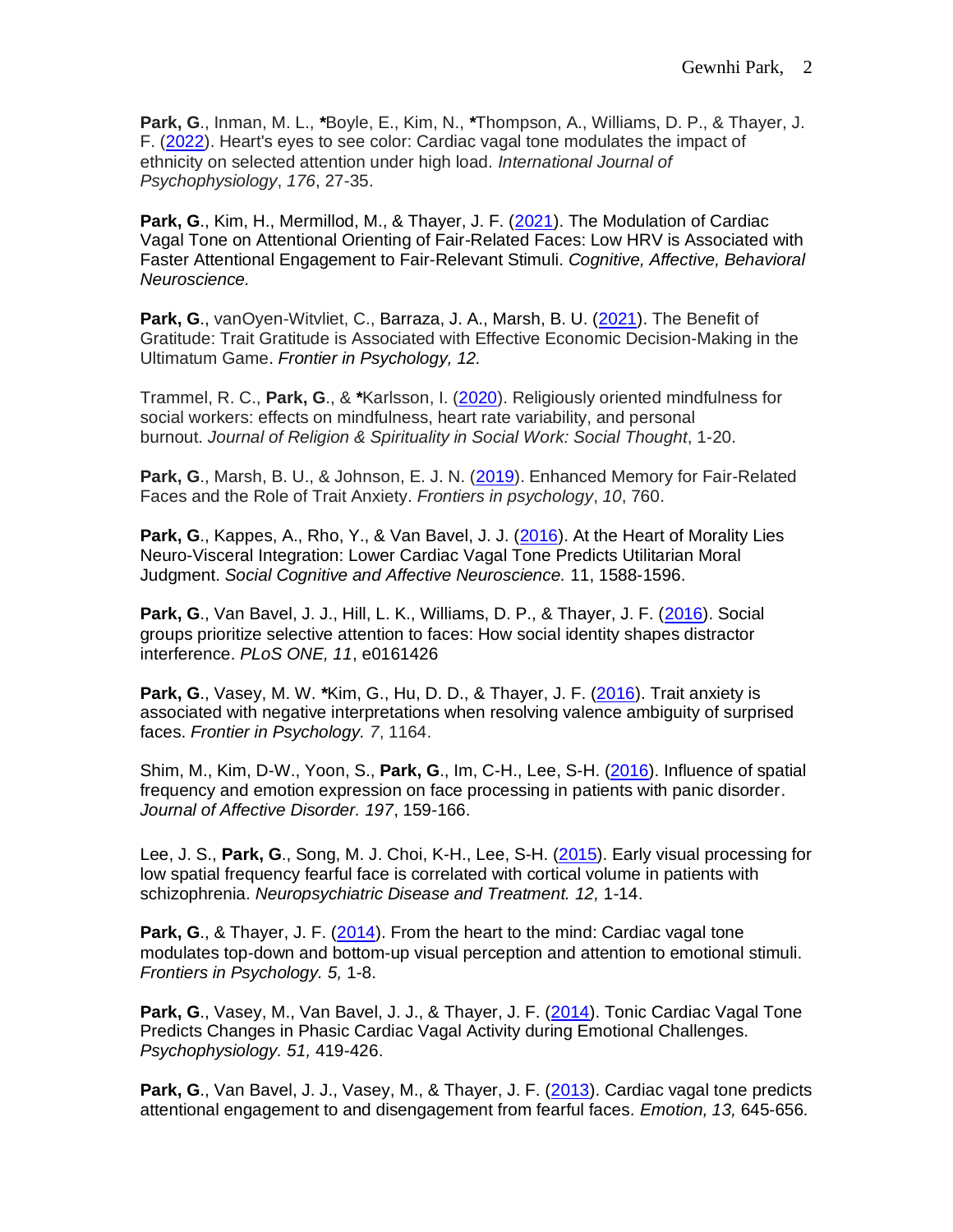**Park, G**., Vasey, M., Van Bavel, J. J., & Thayer, J. F. [\(2013\)](http://onlinelibrary.wiley.com/doi/10.1111/psyp.12029/full). Cardiac vagal tone is correlated with selective attention to neutral distractors under load. *Psychophysiology, 50*, 398-406.

**Park, G**., Moon, E., Kim, D., & Lee, S. [\(2012\)](https://link.springer.com/article/10.3758/s13415-012-0111-0). Individual differences in cardiac vagal tone are related to neural responses to facial expressions at different spatial frequencies: An ERP and sLORETA study. *Cognitive, Affective, Behavioral Neuroscience. 12,* 777–793.

**Park, G**., Van Bavel, J. J., Egan, E. J. L., Vasey, M., & Thayer, J. F. [\(2012\)](http://www.sciencedirect.com/science/article/pii/S0301051112000348). From the heart to the mind's eye: Cardiac vagal tone is related to visual perception of fearful faces at high spatial frequency. *Biological Psychology, 90,* 171-178*.* 

**Park**, **G**., Van Bavel, J. J., Vasey, M. W., & Thayer, J. F. [\(2012\)](http://psycnet.apa.org/record/2012-13959-001). Cardiac vagal tone predicts inhibited attention to fearful faces. *Emotion. 12*(6), 1292-1302.

Kim, J.-S., Lee, S-H., **Park**, G., Kim, S., Base, S-M., Kim, D-W., & Im, C-H. [\(2012\)](https://link.springer.com/article/10.1007/s10548-012-0234-1). Clinical implications of quantitative electroencephalography and current source density in patients with Alzheimer's disease. *Brain topography, 25*(4), 461-474.

Lee, S. H., & **Park, G.** [\(2011\)](https://www.intechopen.com/books/anxiety-disorders/psychophysiological-markers-of-anxiety-disorders-and-anxiety-symptoms). Psychophysiological markers of anxiety disorders and anxiety symptoms. In V. Kalinin (Ed.), *Anxiety Disorders* (pp.203-226). InTech. ISBN: 978-953-307-592-1.

Choi, K. M., Min, J. A., **Park, G**., Lee, S-H., Chae, J-H. [\(2011\)](https://www.komci.org/GSResult.php?RID=0108KJBP%2F2011.18.3.148&DT=6). The effects of horizontal eye movement on mental health indices and psychophysiological activities in healthy subjects. *Korean Journal of Biological Psychiatry, 18*, 148-158

## **Other working papers**

**Park, G**., & Conway, P. (in progress). The Dual Processing: The Bridge between Moral Judgment and Economic Decision Making.

**Park, G**., Thayer, J. F., Ratcliff, R., White, C. N. (in progress). A diffusion model account of the relationship between cardiac vagal tone and perceptual discrimination of fearful faces at high spatial frequency.

## **PRESENTATIONS**

**Park, G**., & Roberson, C. (2022). Heart Rate Variability Modulates Task Performance on Identifying Negative Words Superimposed on Racially in-Group Faces. Poster accepted to be presented at the 2022 APS Annual Convention in Chicago, IL.

**Park, G**., & Grenko. L. (2022). Back Depressive Inventory (BDI) Scores Were Negatively Associated with Identification of Trustful Faces at Low Spatial Frequency (LSF). Poster accepted to be presented at the 2022 APS Annual Convention in Chicago, IL.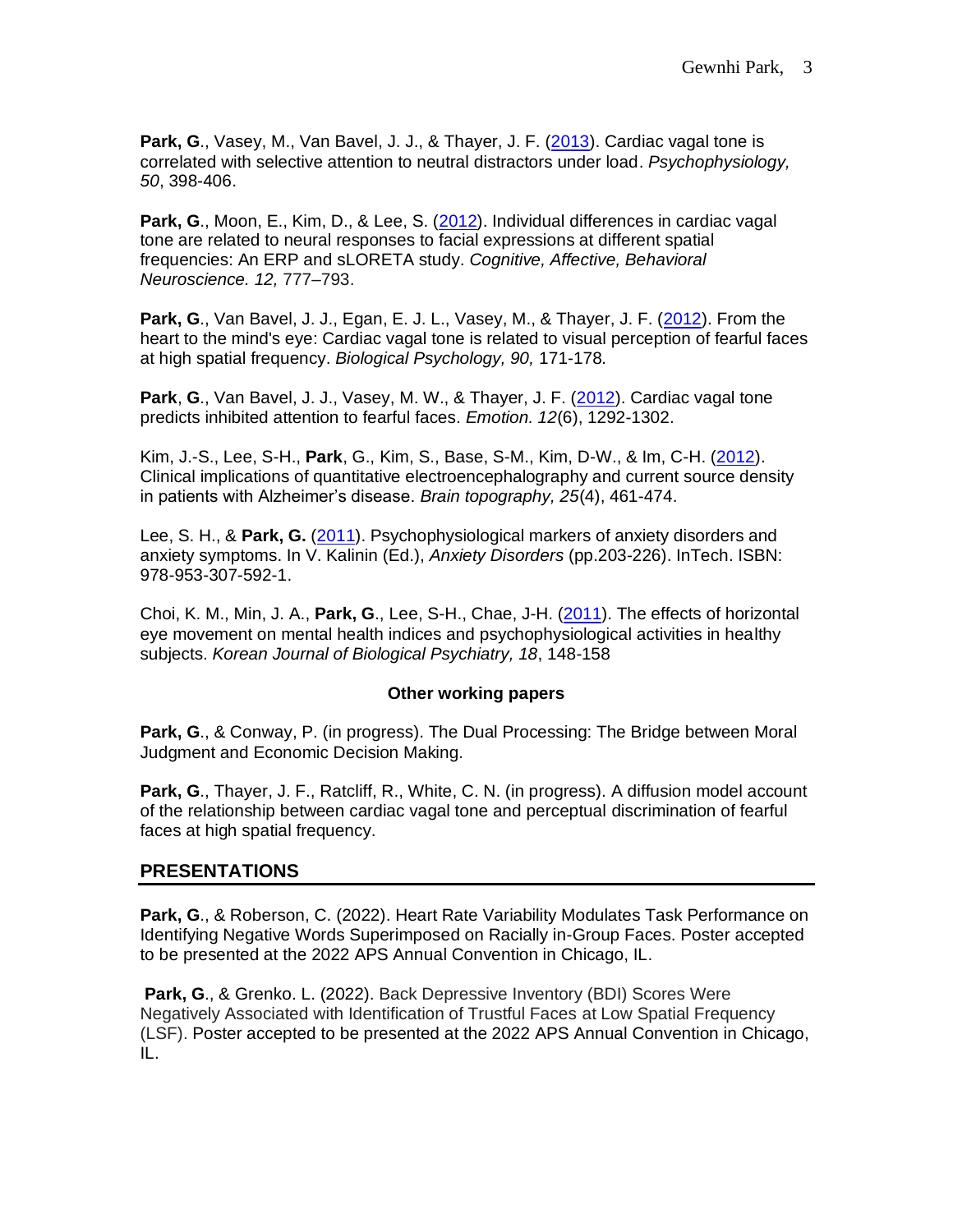*\**Thompson, A., & **Park, G**. (2021) Victims in Plain Sight: Cardiac Vagal Tone Predicts Selected Attention with Other-race Faces Under High Load. Research talk presented at Midstates Consortium Student Research Symposia. Virual Convention.

**Park, G**.(2020). The Modulation of Cardiacvagal Tone on Attentional Orienting of Fair-Related Faces: Low HRV Is Associated with Faster Attentional Engagement to Fair-Relevant Stimuli. Poster to be presented at the  $32<sup>th</sup>$  APS Annual Convention in Chicago, Il.

**Park, G**., *\**Escobar, C., & *\**Lopez, Z. S. (2018). The Stronger Utilitarian Moral Judgment, the More Acceptance to Unfair Offers in the Ultimatum Game (UG). Poster presented at the 30<sup>th</sup> APS Annual Convention in San Francisco, CA.

**Park, G**., *\**Johnson, E., *\**Chun, D-E., *\**Guyer, J., Hester, B., & *\**Valver, A. (2017). Victims in plain sight: The stronger deontological moral judgment, the Lower Cardiac Vagal Tone**.** Poster presented at the 29thAPS Annual Convention in Boston, MA.

**Park, G**., *\**Johnson, E., *\**Chun, D-E., & *\**Kubanik, V. (2017). Prioritized Attention and Superior Memory for Fairness-Relevant Stimuli and the Role That Cardiac Vagal Tone Plays in Attentional Engagement. Poster presented at the 29<sup>th</sup> APS Annual Convention in Boston, MA.

**Park, G**., *\**Johnson, E., *\**Chun, D-E., *\**Guyer, J., *\** Hester, B., &*\** Valver, A. (2017). The effect of gratitude on economic decision-making in the Ultimatum game (UG). Poster presented at the 29thAPS Annual Convention in Boston, MA.

*\**Coil, C., *\**Kubanik, V., & **Park, G**. (2016). The Effects of Mood and Depression on the Interpretation of Emotionally Ambiguous Stimuli. Poster presented at the  $28<sup>th</sup>APS$ Annual Convention in Chicago, IL.

**Park, G**., *\**Slama, M., *\**Ho, M., &*\** Murarik, M., (2016). Cardiac Vagal Tone: A Physiological Correlate of Attentional Flexibility of Fairness and Unfairness. Poster presented at the 28<sup>th</sup> APS Annual Convention in Chicago, IL.

**Park, G.,** *\**Gan, S., *\**Slama, M., *\**Bledsoe, B., &*\** Kriege, M. (2016, January). Gratitude leads to rational economic decision-making. Poster presented at the annual meeting of the Society for Personality and Social Psychology, San Diego, CA

**Park, G**., *\**Hennig, N. F., *\**DiSpaltro, H., & *\**Ju, S-K. (2015). Does fairness guide spatial attention? Poster presented at the 27<sup>th</sup> APS Annual Convention in New York, NY.

**Park, G**., *\**Hennig, N. F., *\** DiSpaltro, H., *\**Cameron, C., *\**Griffin, N., &*\** Lee, H. (2015). Cardiac vagal tone is associated with utilitarian moral judgment. Poster presented at the 27<sup>th</sup>APS Annual Convention in New York, NY.

**Park, G**., Castaneda, R., Novoa, V., Penate, J., Chudzynski, J., Rawson, R. (2014). The cost of breaking bad: Methamphetamine dependence is associated with reduced cardiac vagal tone, impaired cognitive function, and maladaptive emotional reactivity. Poster presented at the 26th APS Annual Convention in San Francisco, CA.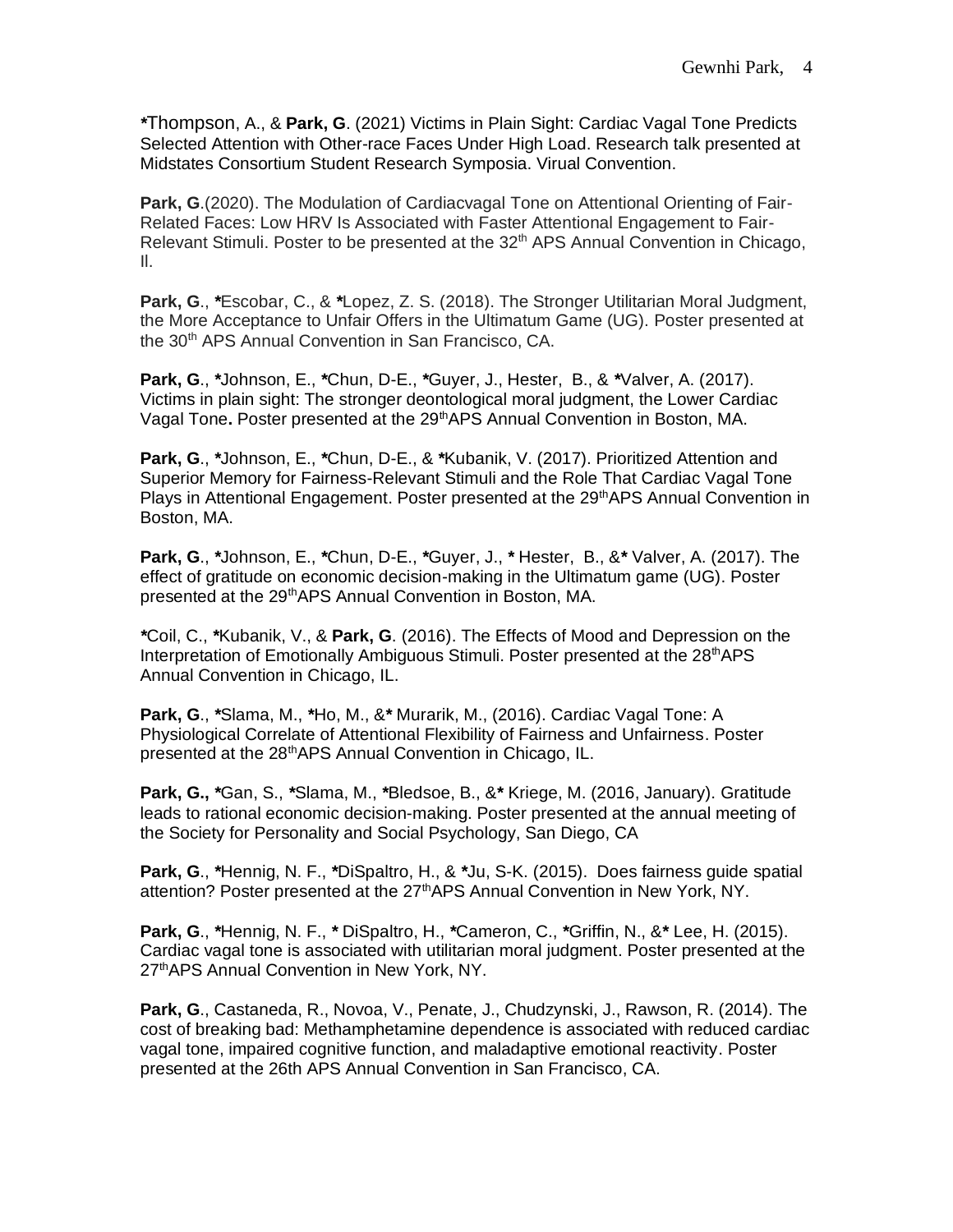**Park, G**., *\**Pasco, M., *\**Lozano, M. A., *\**Folkerts, M., & *\**Jesser, M. (2014). The Heart Sees What The Eyes Don't See: Cardiac Vagal Tone Is Associated with Positive And Negative Interpretation Biases. Poster presented at the 26th APS Annual Convention in San Francisco, CA.

**Park, G**., *\** Pasco, M., *\**Lozano, M. A., *\**Folkerts, M., & *\**Jesser, M. (2014). Trait anxiety is associated with negative interpretations when resolving valence ambiguity of surprised faces. Poster presented at the 26th APS Annual Convention in San Francisco, CA.

**Park, G**., Van Bavel, J. J., Hill, L., *\**Williams, D., Thayer, J. F., Pasco, M. (2014). When does race become a distraction? Group membership and perceptual load influence distractor interference. Poster presented at the 26th APS Annual Convention in San Francisco, CA.

**Park, G**., *\**Fabro, D. C., & *\**Custer, K. M. (2013). The Contextual Effect of Emotion on Emotional Memory. Poster presented at the 25th APS Annual Convention in Washington, D.C.

**Park, G**., *\**Kim, Y., & *\**Piontkowsky, P. (2013). Cardiac vagal tone is associated with visual perception of happy faces at low spatial frequency. Poster presented at the 25th APS Annual Convention in Washington, D.C.

**Park, G**., Van Bavel, J. J., Vasey, M. W., & Thayer, J. F. (2013). Cardiac vagal tone predicts attentional engagement to and disengagement from fearful faces. Poster presented at the 25th APS Annual Convention in Washington, D.C.

**Park, G**., *\**Moon, E., *\**Kim, D., & *\**Lee, S. (2013). Individual differences in cardiac vagal tone are related to neural responses to facial expressions at different spatial frequencies: An ERP and sLORETA study. Poster presented at the 41th Annual Meeting of the International Neuropsychological Society in Waikoloa, Hawaii.

**Park, G**., Lee, S-H., Moon, E., Moon, Y-J., Kim, S. (2012). Individual differences in cardiac vagal tone modulates ERP responses to fearful faces at low spatial frequency. Poster presented at the annual meeting of Cognitive Neuroscience Society, Chicago, IL.

Kim, J-S., Lee, S-H., **Park, G**., Kim, S., Kim, D-W., Im, C-H., & Bae, S-M. (2011, September). Clinical implication of qEEG and current source density in patents with Alzheimer's disease. Poster presented at the 2<sup>nd</sup> Congress of Asian College of Neuropsychopharmacology, Seoul, Korea

Hu. D., **Park, G.**, Hill, L., Williams, D., Plaskett, S., & Thayer, J. F. (2011). Heart rate variability and perception of emotion: Processing positive facial expressions. Poster to be presented at the annual meeting of the American Psychosomatic Society, San Antonio, TX.

Madzsar, S. & Williams, D.P., Cochran, J., Hu, D., **Park, G**. (2011, May). The race of distractor reverses the effect of perceptual load on distractor interference. Poster presented at the 83rd Midwestern Psychological Association Annual Conference, Chicago, IL.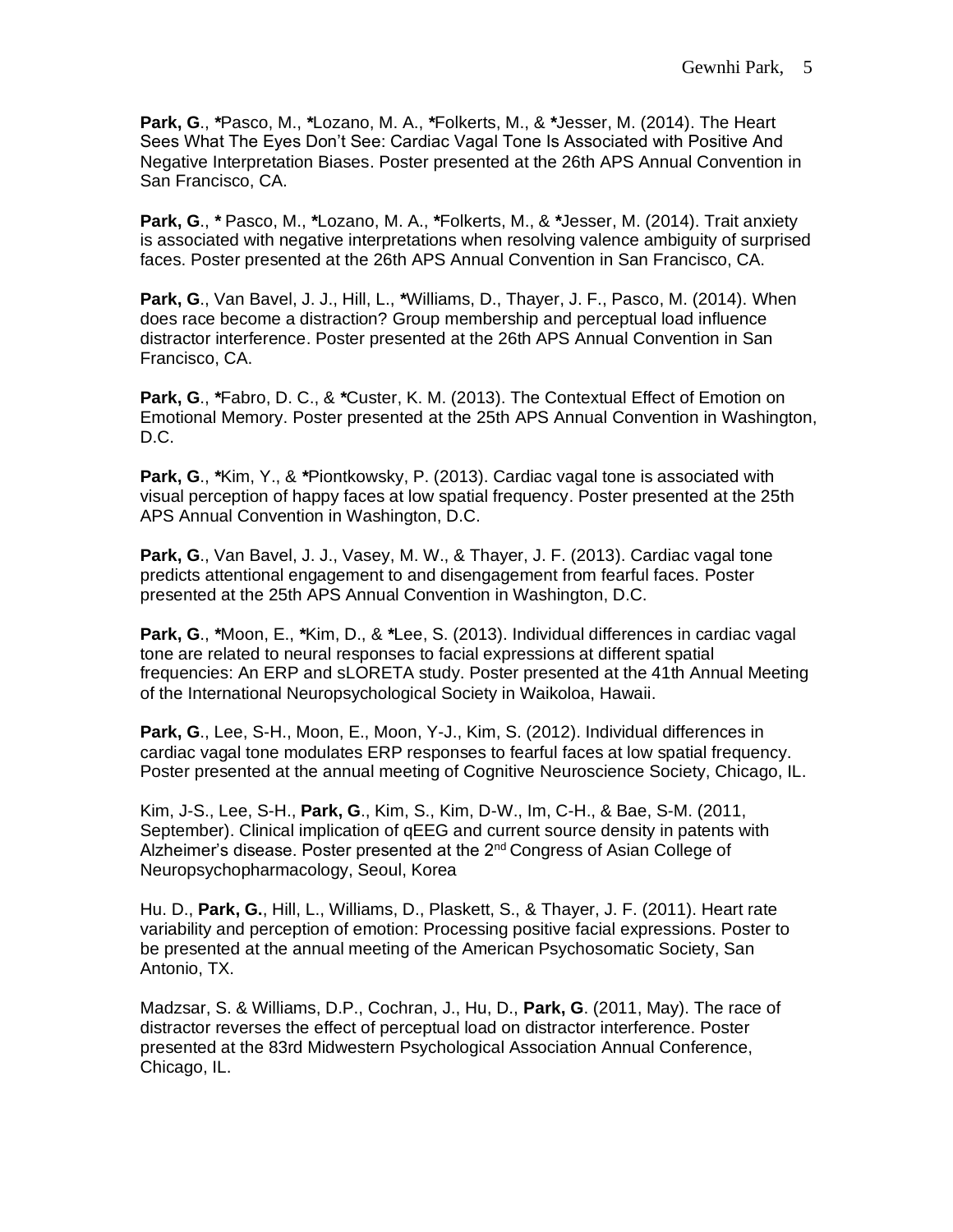**Park, G**., Vasey, M. W., Egan, E., & Thayer, J. F. (2011, February). Effects of Heart Rate Variability on Top-down and Bottom-Up Processes Involved in Attentional Engagement and Disengagement for Fearful Faces at Broad, High, and Low Spatial Frequency. Poster accepted at the 39th Annual Meeting of the International Neuropsychological Society in Boston, Massachusetts.

**Park, G**., Vasey, M. W., & Thayer, J. F. (2011, February). Not All Fear Faces Are Created Equal: HRV Effects on Collicular and Cortical based IOR for Fearful Faces Created at Broad, High and Low Spatial Frequency. Poster accepted at the 39th Annual Meeting of the International Neuropsychological Society in Boston, Massachusetts.

**Park, G**., Egan, E., Vasey, M. W., & Thayer, J. F. (2010). Vagal influence on perceptual processing of fearful faces presented at different ranges of spatial frequency in different types of categorization tasks. Poster accepted at the 15th World Congress of Psychophysiology, Budapest, Hungary.

**Park, G**., Vasey, M. W., & Thayer, J. F. (2010). Vagal influence on emotion-modulated selective attention under high and low load. Poster accepted at the 15th World Congress of Psychophysiology, Budapest, Hungary.

Wiens, S., **Park, G**., Katkin, E. S., Rajaram, S., Kelsey, R. M. (1998). Physiological detection of deception and the false memory phenomenon. Presented at the meeting of the Society for Psychophysiological Research, Denver, CO.

# **Teaching**

## **Westmont College**

Capstone Senior Research – Psych I Capstone Senior Research – Psych II General Psychology Cognitive Psychology with Lab. Psychology of Learning and Memory Research Methods

#### **Hope College**

General Psychology Cognitive Psychology

## **Azusa Pacific University**

Neurological and Behavioral Disorder Overall instructor evaluation in Spring 2018 = 4.6/5 Research Methods Practicum Overall instructor evaluation in Fall 2016 = 4.8/5 Overall instructor evaluation in Spring 2018 = 4.9/5 Research Methods Overall instructor evaluation in Fall 2013 = 4.1/5 Overall instructor evaluation in Summer 2013 = 4.3/5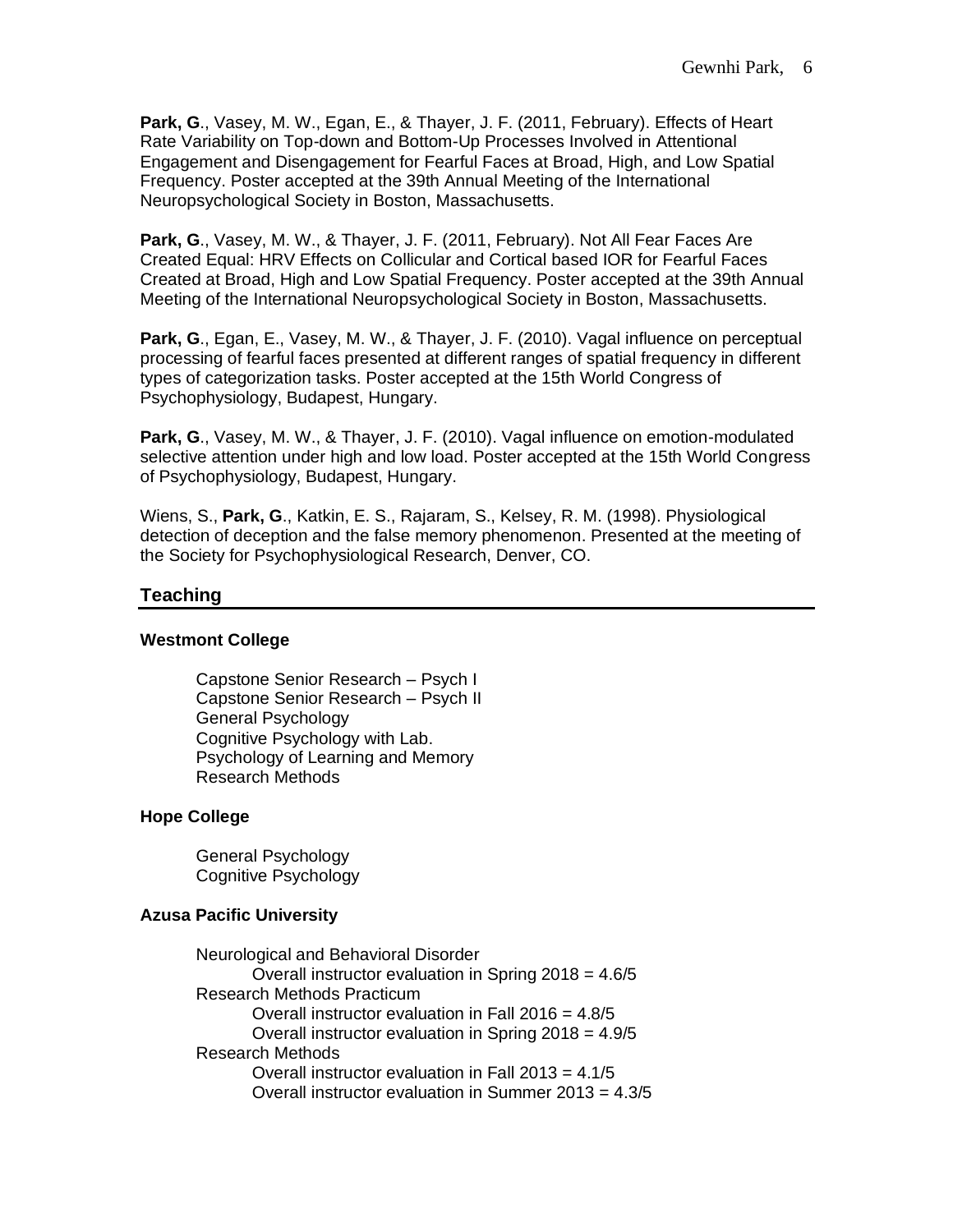Overall instructor evaluation in Fall 2015 = 4.1/5 Overall instructor evaluation in Fall 2016 = 4.2/5 Overall instructor evaluation in Fall 2017 = 4.3/5 **Cognition** Overall instructor evaluation in Spring 2012 = 4.3/5

Overall instructor evaluation in Fall 2013 = 4.5/5 Overall instructor evaluation in Spring 2013 = 4.4/5 Overall instructor evaluation in Fall 2014 =  $4.2/5$ Overall instructor evaluation in Spring  $2014 = 4.5/5$ Overall instructor evaluation in Fall 2015 = 4.6/5 Overall instructor evaluation in Spring 2016 = 4.6/5 Overall instructor evaluation in Spring 2017 = 4.6/5

General Psychology

Overall instructor evaluation in Spring 2012 = 4.6/5 Overall instructor evaluation in Spring 2013 = 4.7/5 Overall instructor evaluation in Fall 2014 = 4.5/5 Overall instructor evaluation in Spring 2014 Honors = 4.3/5 Overall instructor evaluation in Spring 2014 = 4.3/5

## **The Ohio State University**

Introduction to Psychology

Overall instructor evaluation in Fall 2007 = 4.6/5 Overall instructor evaluation in Winter  $2007 = 4.6/5$ Overall instructor evaluation in Spring 2008 = 4.4/5

# **SERVICE**

## **Azua Pacific University**

Student Advising and Event Coordinator Adjunct Faculty Training and Mentor Coordinator Search Committees Curricumlum Review Committees Masters Thesis Committee Masters Career Development Committee Undergraduate General Coucil Program Review Committee

# **AD HOC JOURNAL REVIEWING**

Anxiety, Stress, & Coping; Biological Psychology; Cognitive, Affective, and Behavioral Neuroscience; Emotion; Journal of Experimental Social Psychology; Nature Communication; NeuroImage; Physiology and Behavior; Psychophysiology; Frontier in **Psychology** 

# **GRANTS**

Reduced cardiac vagal tone is associated with addictive behavior in young adults. (2012-2013). Faculty research council research grant (co-PIs Rachel Castaneda):